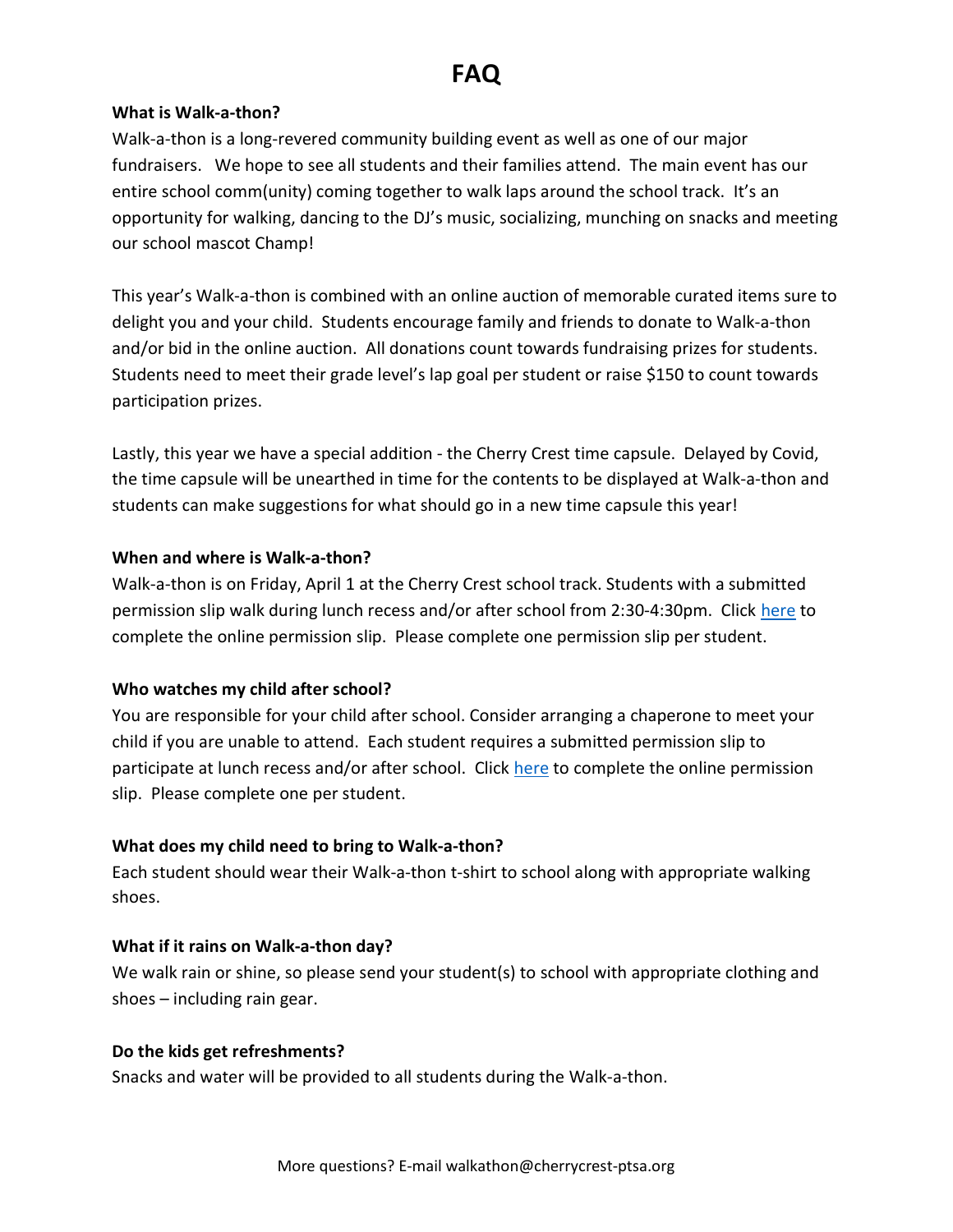# FAQ

### What are the Covid rules?

Please follow current Public Health Seattle King County guidance.

#### Are pets allowed?

No.

### Where to park?

Expect to park off campus and walk 10-15 minutes to school. Please respect our neighbors and park responsibly. Make sure school buses and emergency vehicles can access all roads. Keep clear of driveways, crosswalks and stop signs. Parking on campus will be filled by staff, vendors and volunteers doing setup. Consider carpooling or connecting with families you know live close to Cherry Crest.

#### How are laps tracked?

This year we are using the EZ Tally application to track laps. Each student receives a QR code badge on a lanyard to be scanned by volunteers at their grade level's area around the track. Teachers will distribute student badges just before walking begins.



#### What are the Lap Goals? Where does my child get their badge scanned?